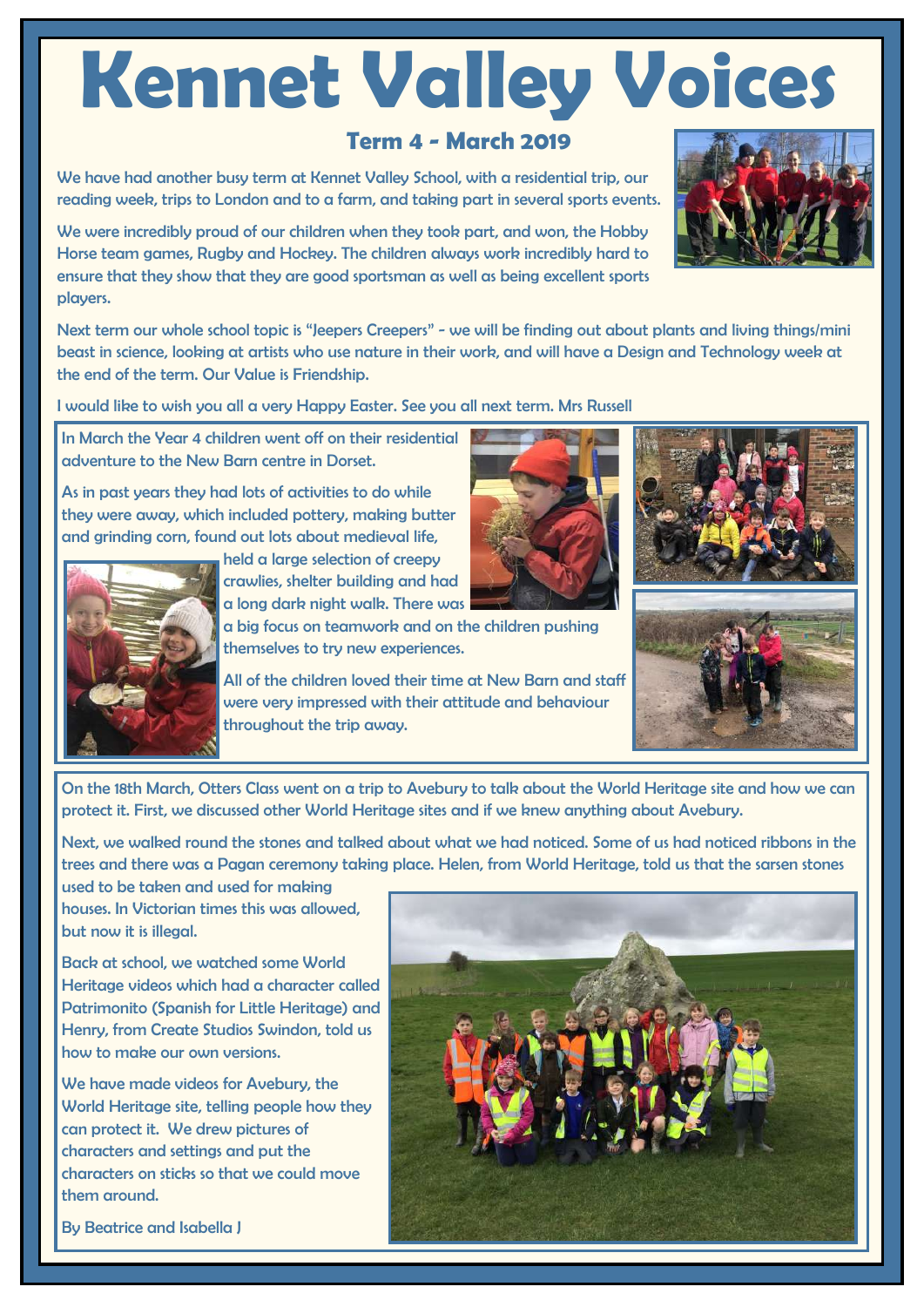

Last Friday a small group of year 3 and 4 children went to the first Hobby Horse Gymkhana. To begin with the children were asked to name their Hobby Horse, which saw inventive names such as Caramel, Brownie and Cucumber! The children thoroughly enjoyed taking part in the events, which included a relay, team caterpillar event, and an obstacle course, which they completed whilst riding their hobby horses. To finish they were asked to put together a dressage

piece which saw them working as a team, as they needed to listen to each others ideas and then perform it to the other schools that were there.



go at something new and it was a delight to see the KVS team spirit in action. To top it all we came back with a medal for winning the Team Caterpillar Race, which saw all 8 children following a twisty trail as fast as they could to beat the other schools times. Well done Team Hobby Horse!

Children said … "It was fun, the dance was funny" (Taylor), "Extremely good" (Oliver), "It was great fun and we had lots of responsibility for our school" (Chloe) and "It was really good fun" (Lena). By Mrs

## **Friends of KVS – Term 3 & 4**

## Pancake Races

A wet blustery day didn't stop the community pancake races at Kennet Valley Hall with lots of families taking part. Just over 100 pancakes with yummy toppings were eaten as the rain came down and when the clouds cleared, we had great fun cheering on the racers.

The children did brilliantly at pancake flipping but the highlight was probably the dads' race which caused lots of laughter. After the racing the prizes were aiven out and we ate some more pancakes before heading home.

A grand total of £277 was raised. Well done to Lucy Humphries for her brilliant organisation & to everyone else who helped on the day. By Kate Fry

## Silent Disco

A great evening was had by all at this inaugural 'Silent Disco'. The children (and some parent helpers) took no time in dancing along to the tunes, even singing along out loud. Listening to 50 children singing along and doing the actions to the cha cha slide was something to behold! A great evening which we will be sure to do again.

Thank you to all the parent helpers.

## Swindon Music Festival

On Monday 25th March, Thomas, Ollie W, Beatrice, Imogen and I went to Swindon music festival. Grade 1 played first. Nearly everyone played a different song. I thought the adjudicator would be a big scary man, but I was so relieved that SHE was a nice lady!

Ollie and I played "Little Brown Jug", and Thomas played "Sundown" and he WON! With an amazing score of 86. Not forgetting everyone else's score: Ollie = 82, me = 84, Beatrice = 83 and Imogen =84. I came third place and although I was relieved that I got on the stage, I was proud of myself.

WELL DONE EVERYONE! By Martha Annual Methods and the study of the study of the study of the study of the study of the study of the study of the study of the study of the study of the study of the study of the study of the





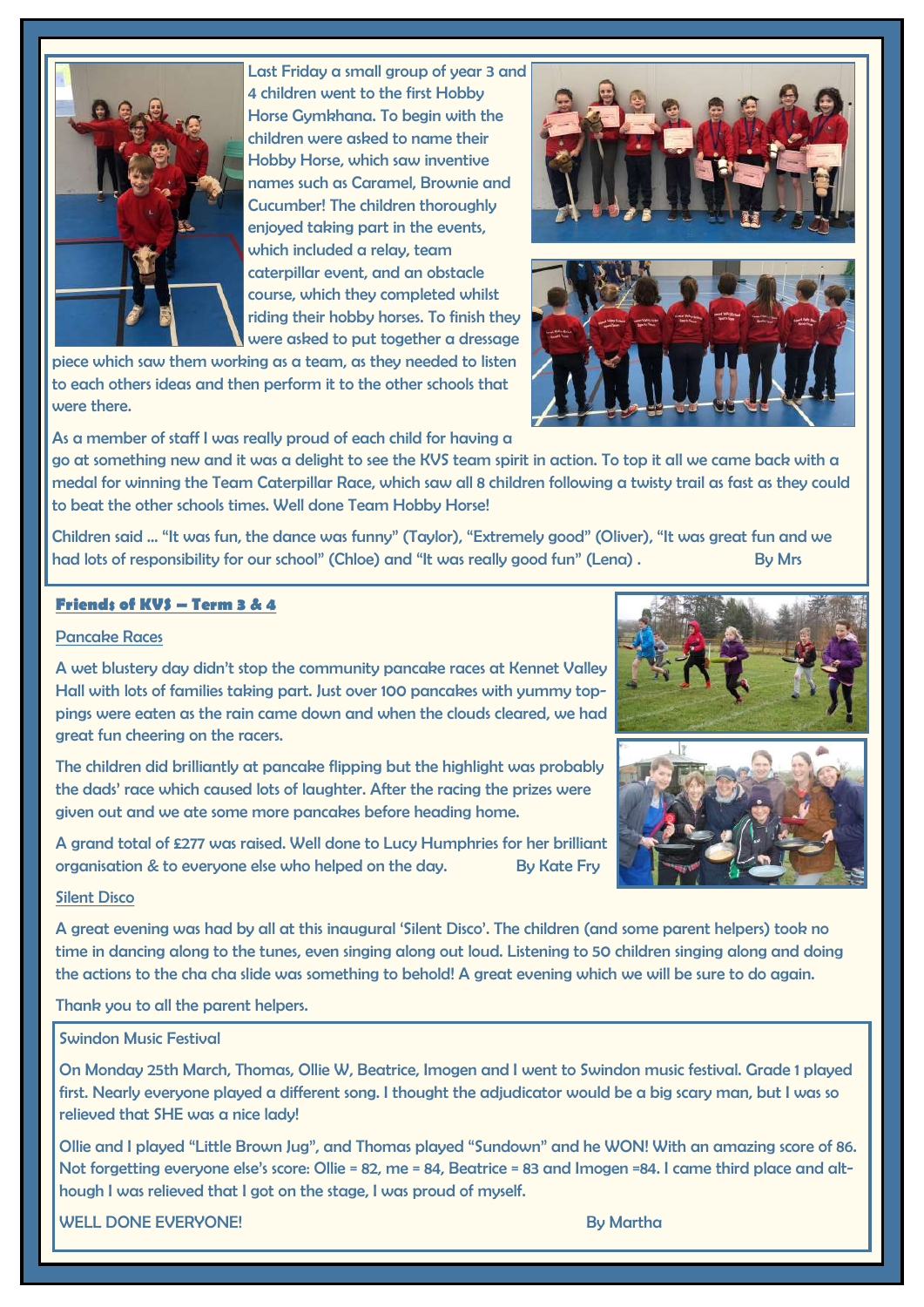

## **Voice in a Million**

On the 20th of March we went to Wembley Arena to sing at VIAM 10th Anniversary. We left school at 11:00AM to get the bus to London. After a long journey we finally arrived and checked in. Once we got in we practiced some of the songs. After an hour people started to get restless. There were three people that carried the Kennet Valley banner onto the stage. When the show started there was a great atmosphere, parents were piling in and everyone wanted the show to start quickly. At long last we began and started singing. We all enjoyed although it was super loud. There were people that were showing us the dance moves as the songs played. The concert took 2 and a half hours, and at the end everybody was really tired, but it was worth it for a chance to perform in front of hundreds of people. To top it all off, we got VIAM tshirts to keep as souvenirs.

## By Thomas and Luca J.

In the stadium there was a massive light show with everyone holding flashlights or glow-sticks. My favourite songs were Believer, Stronger, Skin and seeing the band Road Trip. When we practiced all of the songs we had some errors with the speakers but luckily they fixed it so the concert went on.

Then 1 hour later, the practice finished and we went to go and get epic and cool merchandise like glow-sticks, voice in a million t-shirts, jumpers and lanyards.

We loved the experience at Wembley because we got to represent Kennet

Valley and it was amazing to sing with 5000 children in the stadium.

Oliver WP & Josh







Reading Week - This term we had a reading week, where we focussed on introducing children to new authors and new genres of books. The week started with all the children receiving their 'Mystery Book'. This was planned by Mrs Byford who wanted to encourage the children to broaden their horizons when it comes to reading.

During the week the classes linked topic work to the books that they were reading, which included art, science and history.

At the end of the week the school celebrated 'World Book Day' and the children (and staff) all came in dressed as a character from the Jolly Postman. During this day we gave the children lots of opportunities to complete shared writing, story writing and story map.

We hope that children are still enjoying their 'Mystery Books' and that they have found some new authors that they would like to read more book from.



### Farm Visit

In Early April Badgers class set off to visit a farm in the Ramsbury Estate. They travelled around the farm on a tractor and trailer, which they found very bumpy! They went to look around the grain store, finding to that farmers need a lot of ground to keep the farm going. They went to see the vehicles that are on the farm – the food sprayer was amazing because although it was small it did lots of jobs.

Then they went to visit the pigs. There were lots of them but the children thought that they were very cute – some of the class even offered to take a pig

home to look after.

A huge thank you to the Farm for having us and to the parents that joined us for the morning.